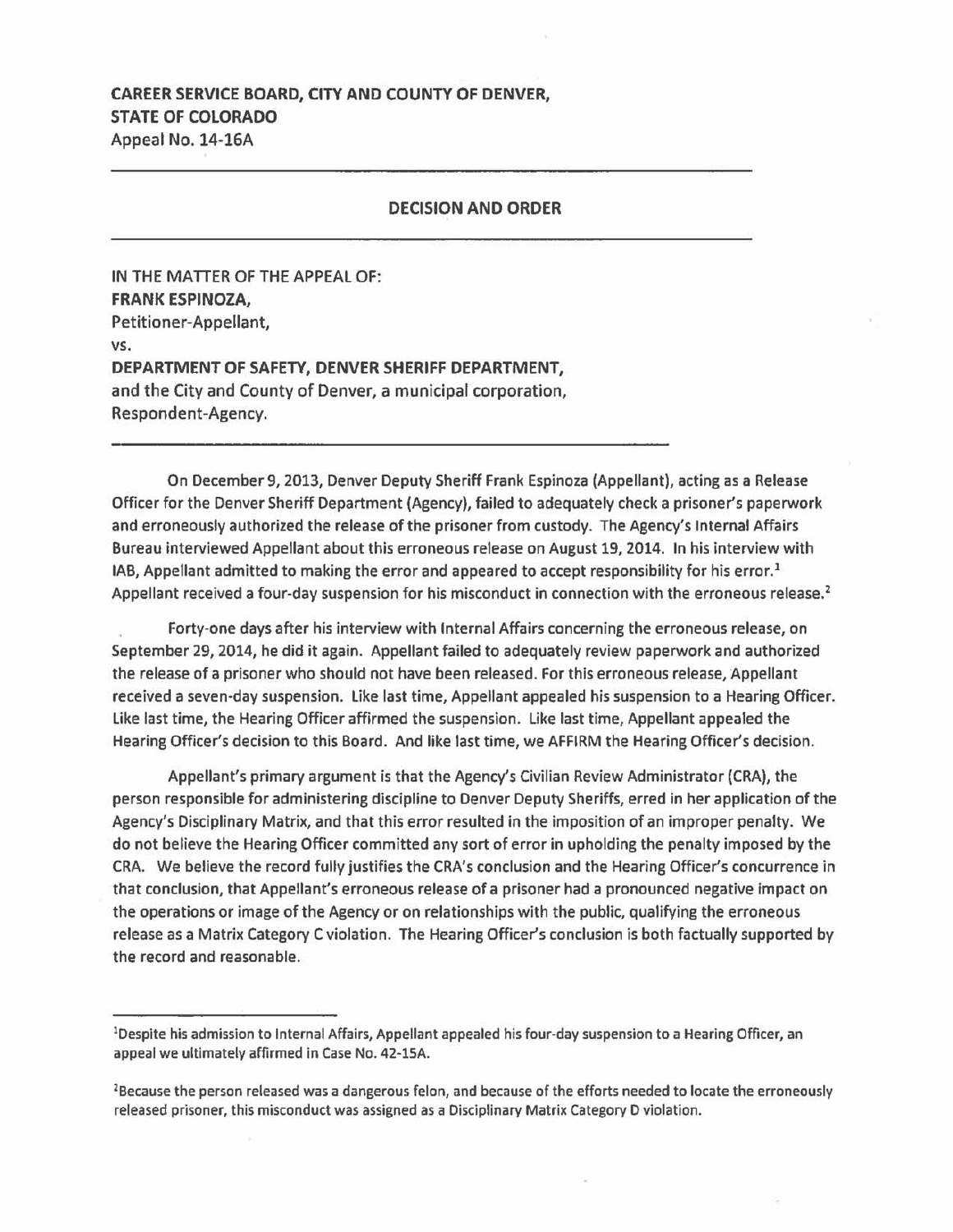We also agree with the Hearing Officer that Appellant's erroneous release of the inmate violated Career Service Rule 16-60B, the prohibition against careless performance of duties. Appellant actually does not dispute this finding.<sup>3</sup>

Appellant's seven-day suspension amounted to an aggravated Matrix Category C penalty. Appellant claims that the Hearing Officer erred by upholding the imposition of an aggravated penalty. At pages 6 through 8 of her decision, the Hearing Officer conducted a detailed analysis explaining her rationale for affirming the aggravated penalty. We find that analysis to be amply supported by record evidence and well-reasoned. We find no error in the Hearing Officer's upholding of the Matrix aggravated penalty.

We should note that even if there was no Matrix analysis, or even if there were flaws in the Agency's or Hearing Officer's analysis of the Matrix, we would still uphold the imposition of a seven-day suspension. We hold that such a suspension, imposed for a second act of misconduct virtually identical in nature to the first, is within the range of alternatives available to a reasonable administrator.

Appellant also argues that statements he made in his pre-disciplinary meeting were improperly used against him. We disagree. First, despite Appellant's assertions to the contrary, there is no evidence in the record supporting his claim that statements he made in his pre-disciplinary meeting were used to prove the charge of Carelessness (CRS 16-60B) brought against him.

We, however, do not see any prohibition against an Agency using statements made by an employee in a pre-disciplinary proceeding to affect the level or amount of discipline ultimately imposed. We note that this is a two-way street. In this case, the CRA used statements made by Appellant to assess the appropriateness of an aggravated penalty. The CRA, in other cases, would be equally free to use statements made in a pre-disciplinary meeting to justify the imposition of a mitigated penalty; and we hardly believe that Appellant would be urging us to reject the CRA's imposition of a mitigated penalty which was based on statements made by the Appellant at a pre-disciplinary meeting on the grounds that the use of such statements violated his rights<sup>4</sup>.

Finally, Appellant urges to reduce his penalty because of the significant delay between the date of his misconduct and the imposition of discipline. The delay is, in fact, unacceptable and unjustified. Nevertheless, in this case, we do not see the delay as grounds for mitigating Appellants repeat of an act of serious misconduct. The Hearing Officer refused to mitigate the penalty due to the delay based, in part, on the fact that Appellant had not demonstrated prejudice as a result of the delay. And while it is true, as claimed by Appellant, that this Board has never formally made a showing of prejudice an absolute requirement before mitigation for delay may be imposed, we believe that to be an issue of common sense; that is, Appellant must make some showing of prejudice as a result of the delay before a Hearing Officer or this Board will even begin to consider mitigating a penalty as a result of delay.

<sup>&</sup>lt;sup>3</sup> The erroneous release also violated Agency Rules and regulations, RR-400.4.4 dealing with erroneous releases of prisoners. This violation of internal rules also supported a finding by the Hearing Officer that Appellant's misconduct violated CRS 16-60L (failure to observed departmental regulations). We note the Agency often brings multiple charges concerning single acts of misconduct, forcing the Hearing Officers to consider and rule on these multiple charges; when the bringing of one charge would have the same impact on all involved.<br>4 Indeed, in Case No. 45-15A, Appellant received a mitigated penalty from the CRA, in part based on statements of

acceptance of responsibility raised by his attorney in his pre-disciplinary meeting.